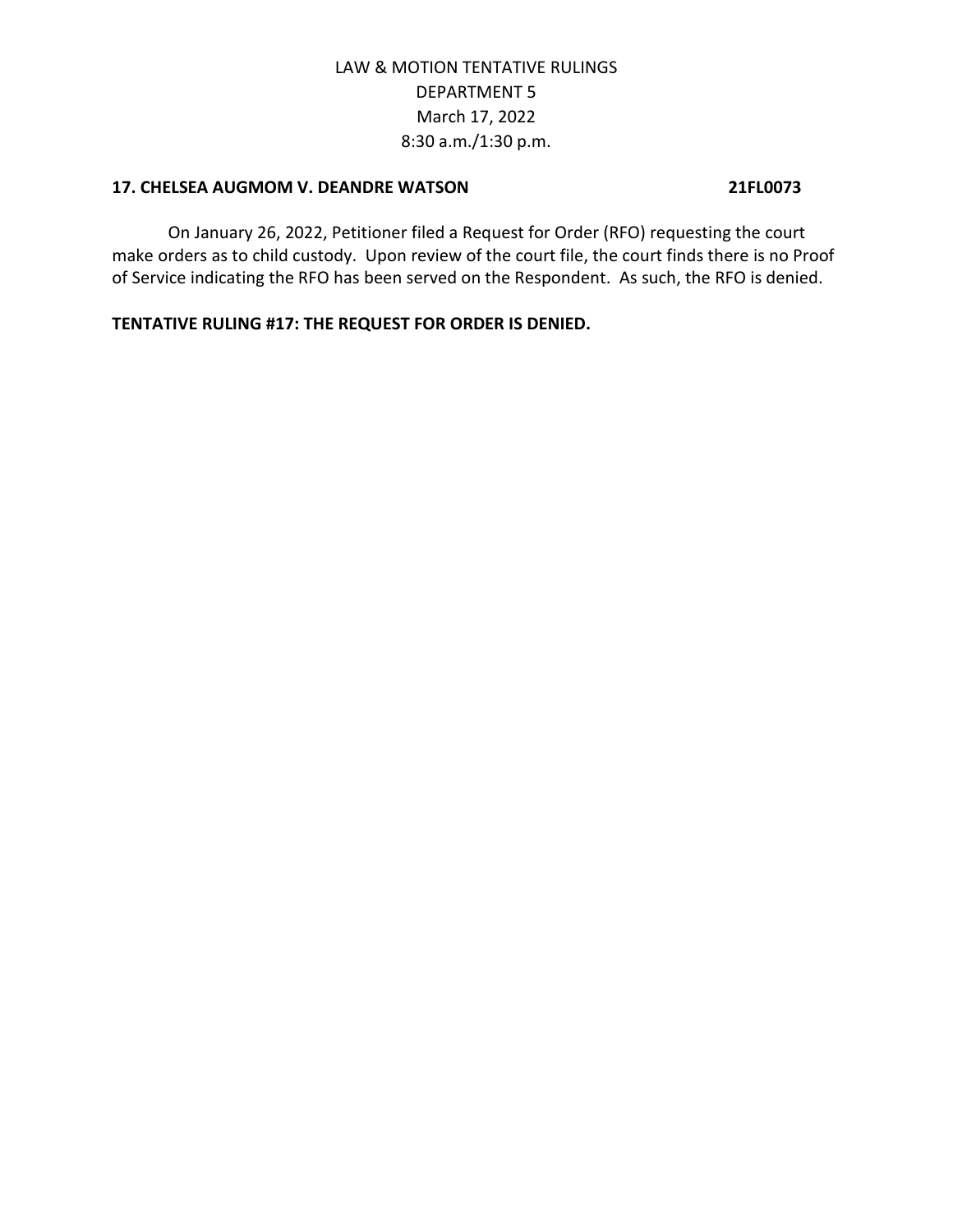### **18. CHRISTINE SUTKAYTIS V. MICHAEL SUTKAYTIS PFL20190353**

On January 25, 2022, Respondent filed a Request for Order (RFO) requesting a modification of the court's January 6, 2022 order for child support, spousal support, and award of attorney fees. Upon review of the court file, the court was unable to locate a Proof of Service indicating Petitioner was served with the RFO. As such the court cannot consider this filing.

The court notes that parties were provided notice of the January 6, 2022 tentative ruling. No party requested oral argument. As such, the tentative ruling was adopted as the court's order. The current RFO filed by the Respondent is essential a motion for reconsideration.

Nevertheless, Petitioner did file a Responsive Declaration and Income and Expense Declaration on March 2, 2022. Respondent was served electronically on March 2, 2022 with Proof of Service filed the same date.

On February 15, 2022, the Department of Child Support Services (DCSS) filed a Notice of Substitution of Payee, indicating that DCSS will now be the payee for child support. Petitioner and Respondent were served by mail on February 14, 2022.

The court finds pursuant to Family Code 4251 the issues should be addressed by the Child Support Commissioner as DCSS is a party to the case. The court continues the matter to [date] to be heard by the commissioner. Respondent is ordered to serve DCSS and Petitioner with a copy of the RFO and his Income and Expense Declaration and file Proof of Service with the court.

**TENTATIVE RULING #18: PURSUANT TO FAMILY CODE 4251 THE ISSUES SHOULD BE ADDRESSED BY THE CHILD SUPPORT COMMISSIONER AS DCSS IS A PARTY TO THE CASE. THE COURT CONTINUES THE MATTER TO MAY 9TH, 2022 TO BE HEARD BY THE CHILD SUPPORT COMMISSIONER. RESPONDENT IS ORDERED TO SERVE DCSS AND PETITIONER WITH A COPY OF THE RFO AND HIS INCOME AND EXPENSE DECLARATION AND FILE PROOF OF SERVICE WITH THE COURT**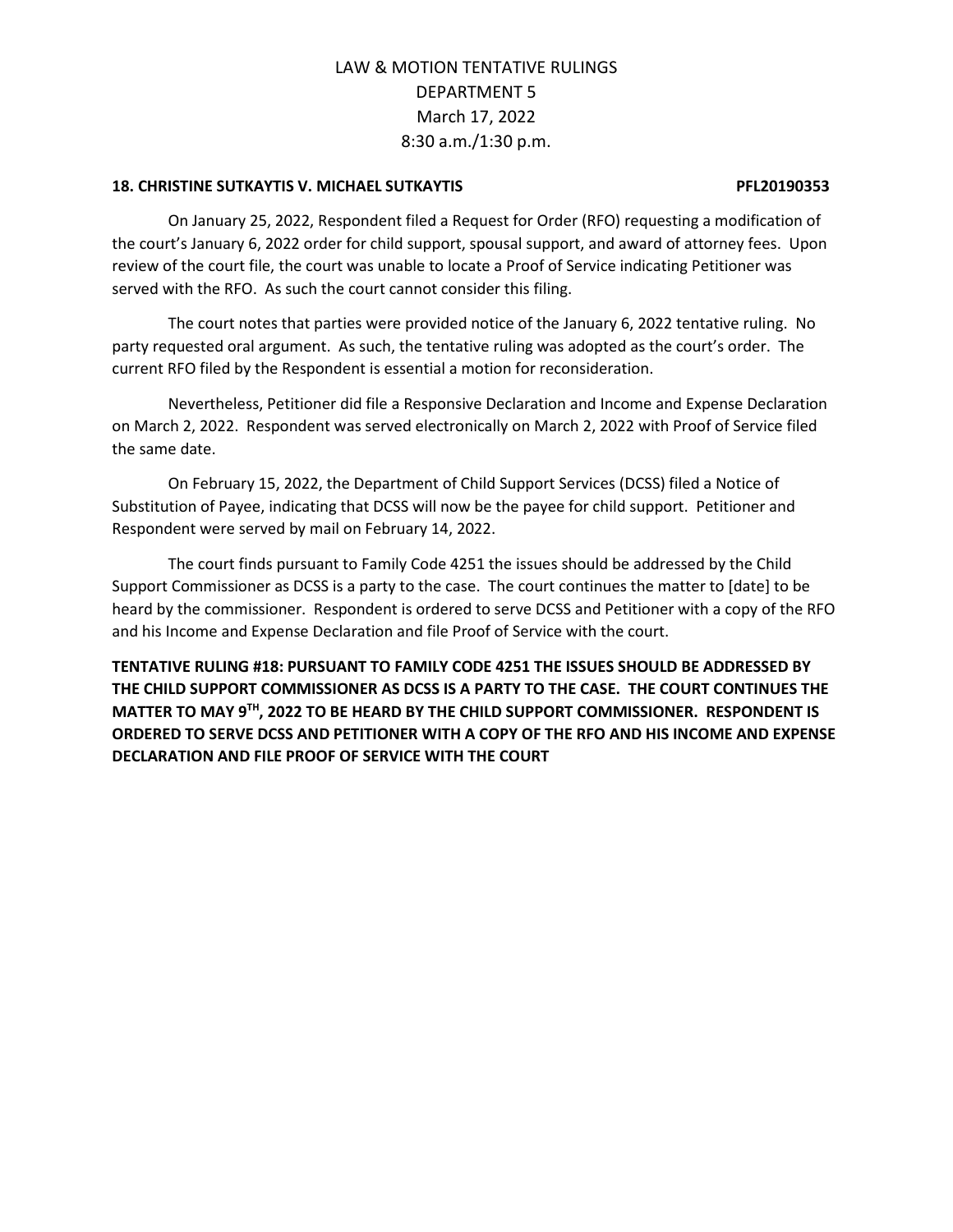### **19. SANDRA BIRGE V. RANDALL BIRGE PFL20160752**

On January 14, 2022, Petitioner filed a Request for Order (RFO) requesting a modification of post judgement spousal support. Petitioner filed her Income and Expense Declaration concurrently with the RFO. Respondent was personally served on January 27, 2022, with Proof of Service filed on March 8, 2022. Petitioner is requesting spousal support in the amount of \$2,500 per month. At the time judgement was entered on May 18, 2021, spousal support to the Petitioner was reserved.

On February 9, 2022, Respondent filed a Responsive Declaration and Income and Expense Declaration. Petitioner was personally served on February 22, 2022, with Proof of Service filed on March 1, 2022. Respondent objects to the RFO and asks that no spousal support be awarded.

The court finds it needs to take evidence to address the Family Code 4320 factors in determining whether to award spousal support. Parties are ordered to appear to set dates for a Mandatory Settlement Conference and trial.

**TENTATIVE RULING #19: PARTIES ARE ORDERED TO APPEAR TO SET DATES FOR A MANDATORY SETTLEMENT CONFERENCE AND TRIAL.**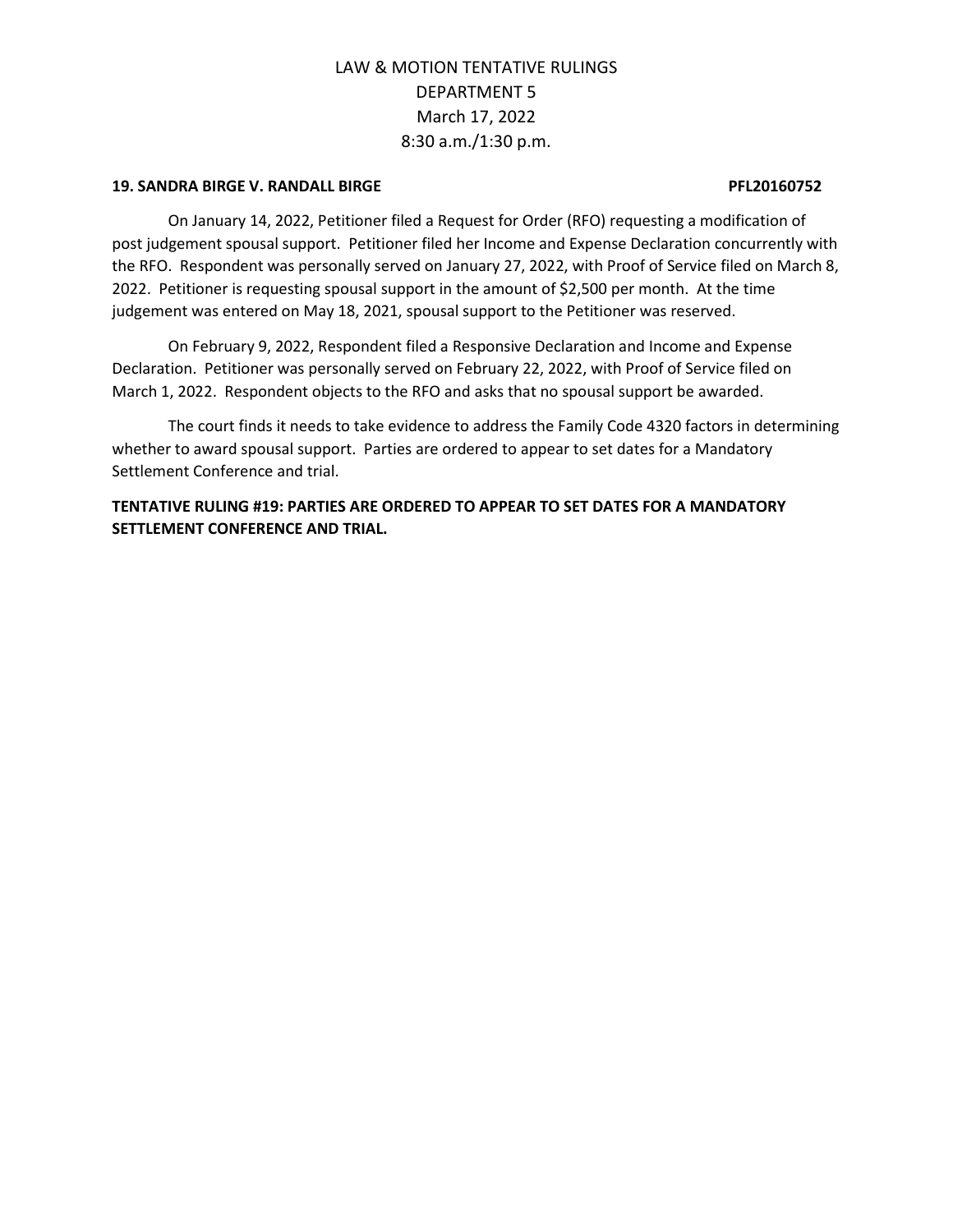## **20. SANDRA COTTON V. KRISTOPHER COTTON PFL20190512**

On November 1, 2021, Petitioner filed a Request for Order (RFO) requesting guideline Child Support and Attorney's Fees. Petitioner also filed and Income and Expense Declaration on the same date. The Proof of Service filed on November 22, 2021 shows Respondent was served with the RFO and Income and Expense Declaration by mail on November 17, 2021.

Petitioner is requesting guideline support for the minors with a custody allocation of 75% to her and 25% to the Respondent. Petitioner states she is unaware of Respondent's current employment status and requests that, if Respondent is not currently employed, the court order Respondent to seek work. Petitioner also requests Attorney's Fees pursuant to Family Code Section 2030 in the amount of \$3,500.

Respondent filed a Responsive Declaration and Income and Expense Declaration on January 14, 2022. The Proof of Service was filed on January 18, 2022, showing Petitioner was served with the FL-150 and FL-320 via mail on January 18, 2022.

In Respondent's Responsive Declaration he consents to guideline support, while also objecting to the order requested. Respondent requests that each party provide for the children when in their care. Respondent also objects to the request for attorney's fees and requests the court order each party pay their own attorney's fees.

Petitioner's Income and Expense Declaration states her average monthly gross income is \$2400, with no declared overtime. Petitioner has \$160 in out-of-pocket health care not covered by insurance. Petitioner also has \$800 a month in childcare costs. Petitioner has no other deductions. Petitioner's tax status is married filed separately.

Respondent's Income and Expense Declaration states he has no income currently and has not worked since November 19, 2019. Respondent states that his total monthly expenses are \$2,350 and no expenses are paid by others.

Parties appeared on January 27, 2022, however, Respondent did not stipulate to the court commissioner hearing the matter.

On the issue of child support, based on the above, the court finds additional information is required for the court to make an appropriate order. Parties are ordered to appear. Respondent is ordered to appear and provide proof of how he is paying his expenses.

## **TENTATIVE RULING #20: PARTIES ARE ORDERED TO APPEAR.**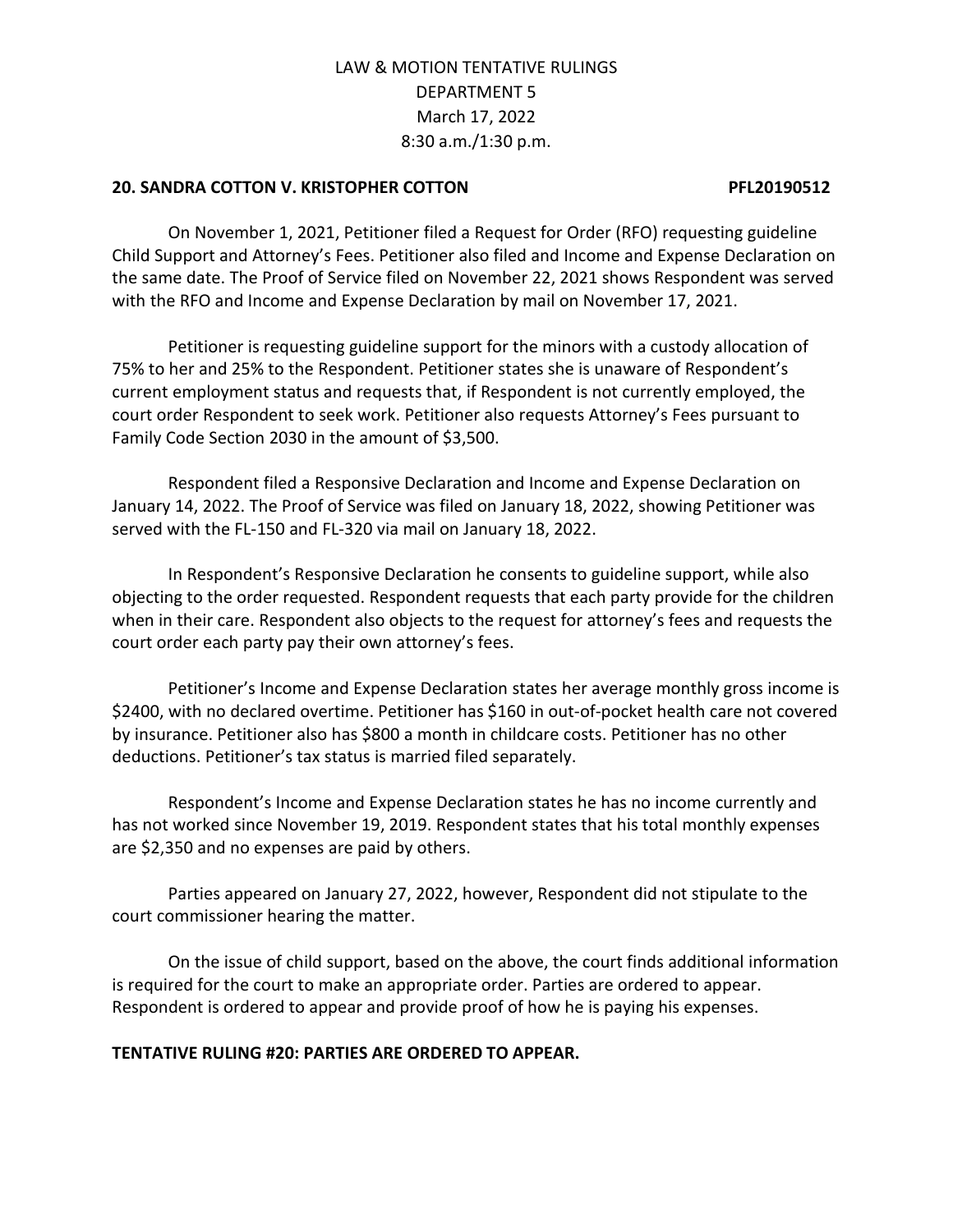## **21. AMANDA TESSANDORI V. ERIC TESSANDORI PFL20200407**

On March 10, 2022, Petitioner filed an ex parte application for order or in the alternative an Order Shortening time on the Request for Order (RFO) requesting the court authorize Petitioner immediately make an appointment for the children with Dr. Agrawl, pursuant to the referral from urgent care. Petitioner asserts she has attempted to come to an agreement on the doctor with the Respondent, but he was unwilling to consent to the choice of the doctor. Upon review of the court file, the court was unable to locate a Proof of Service for the order granting the Order to Shorten Time.

Nevertheless, Respondent filed a Responsive Declaration on March 11, 2022. Respondent's counsel also filed a Declaration. Both were served on Petitioner electronically on March 10, 2022. Respondent states the matter is not an emergency, as neither the nail issue or the conjunctivitis constitute emergencies. Respondent is requesting the court order sanctions against Petitioner for misusing the ex parte proceedings. Respondent's counsel states there were not attempts to meet and confer prior to the filing of the ex parte.

Petitioner filed a reply on March 15, 2022. Respondent was served by mail and electronically on March 15, 2022 with Proof of Service filed the same day. Petitioner renews her request to make an appointment with Dr. Agrawl. Petitioner further requests the court deny Respondent's request for sanctions.

The court finds denies Petitioner's request for order. The court does not find there is a need for an immediate referral to Dr. Agrawl. The issues the minors were seen at urgent care for are typical childhood ailments and not emergent in nature. The court orders parties to meet and confer to select a pediatrician for the minors. Parties have already exchanged names of several local pedestrians. Parties shall select one from the list no later than March 25, 2022.

The court denies Respondent's request for Family Code section 271 sanctions, as it is not adequately plead. However, the court reminds Petitioner that misuse of the family law process can result in sanctions.

**TENTATIVE RULING #21: THE REQUEST FOR ORDER IS DENIED. PARTIES ARE TO MEET AND CONFER TO SELECT A PEDIATRICIAN FROM THE LIST OF DOCTORS THEY HAVE ALREADY EXCHANGED. PARTIES SHALL MAKE THE SELECTION NO LATER THAN MARCH 25, 2022. RESPONDENT'S REQUEST FOR SANCTIONS IS DENIED.**